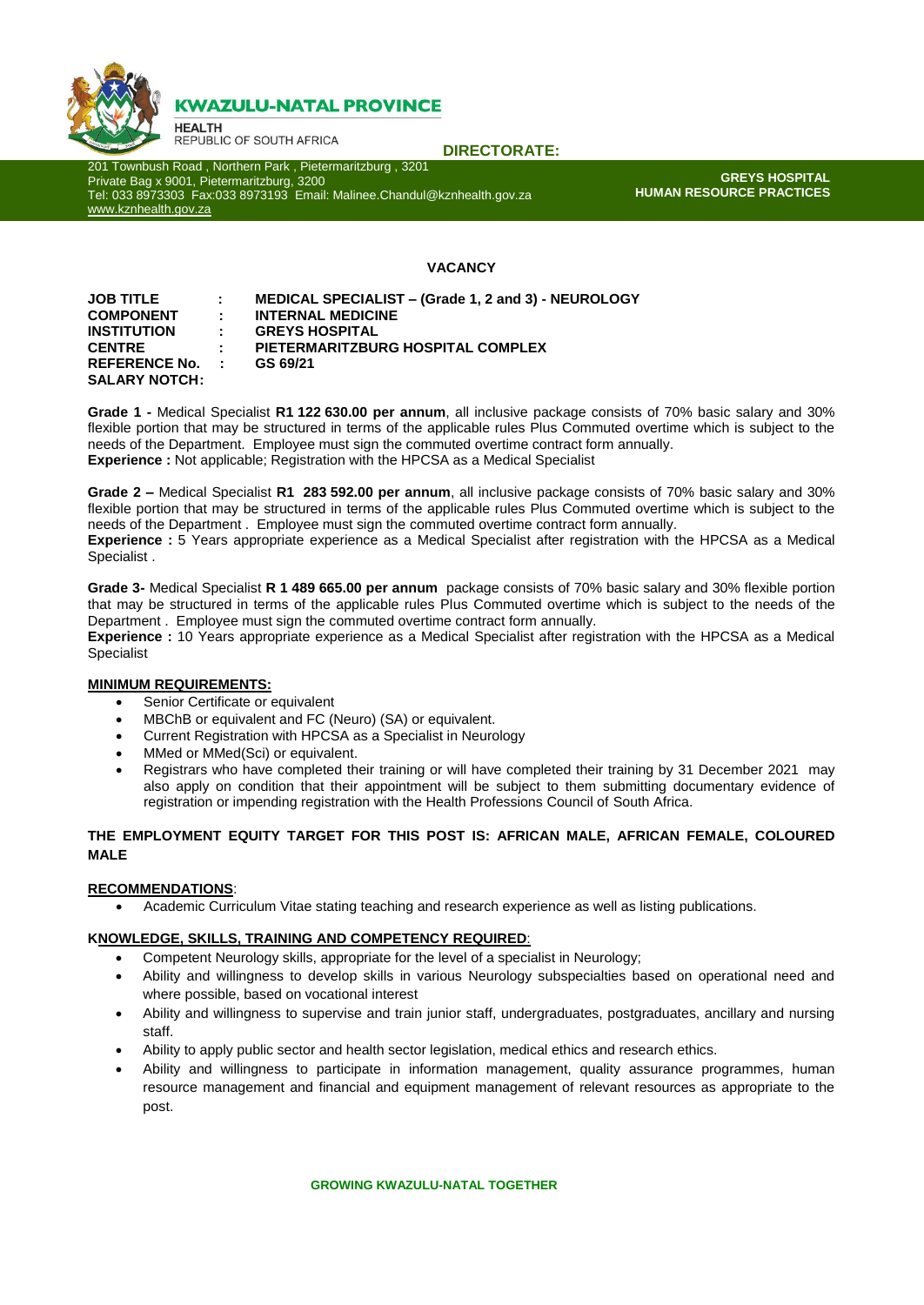## **KEY PERFORMANCE AREAS :**

**NOTE:** The incumbent will be primarily based at Greys Hospital but will be expected to provide support and services for Area Two as directed by the Head Clinical Unit of Neurology in the following spheres

- Clinical Duties:
	- o Care of both inpatients and outpatients, training registrars
	- o Manage the Greys Neurology ward and acute neurology patients
	- o Manage internal and external referrals to Greys Neurology Department
	- Supervise the interdisciplinary triage and management of Neurology patients
	- o Assist or manage neurology subspecialty services when required.
	- o Liaise with other departments in work-related matters as determined by the head of department.
	- On-call duty providing expert opinion when required.
	- o Participate in the after hours Neurology service as required by operational need.
	- o Perform outreach services in Area 2. This may include visits or rotation to Pmb Metro Complex Facilities (EDH and NDH) or Area 2 hospitals as determined by the Head of Neurology.
- Academic Duties Supervision and training of undergraduates, postgraduates, interns, medical officers and allied health care personnel. This includes:
	- o Outpatient clinics, ward rounds, clinical bedside and procedural teaching
	- o Formal tutorials, lectures and assessments
	- o Participation in the departmental academic and clinical meeting programs
	- o Training undergraduates and postgraduate students
	- o Assisting with administration related to academic activities
	- o Registrar guidance in preparation of case presentation
	- Research supervision, conducting, assisting and stimulating research.
- Administrative and managerial responsibilities:
	- Assist with departmental clinical service administration include participation in the day-to-day running of the ward, outpatient clinics, neurophysiology laboratory.
	- o Assist with departmental junior staff supervision, discipline, conflict resolution and administration
	- o Assist in development of clinical protocols for the Neurology service
	- o Participate in departmental audits and quality assurance programs
- Any other duties as assigned by the Head of Department.
- The incumbent has to maintain a satisfactory clinical, professional and ethical standards related to all services provided and contribute to a harmonious working environment.
- The successful candidate will be expected to develop a special interest in a neurology-subspeciality of their choosing.

**ENQUIRIES: DR AK Naidoo: 033 – 897 3298**

#### **DIRECTIONS TO CANDIDATES**

The following documents must be submitted:

- (a) Application for employment form (Form Z83), which is obtainable from any Government Department OR from the website – www. Kznhealth.gov.za
- (b) Certified copies of highest educational qualifications and professional registration certificates (**proof of current registration with HPCSA) – not copies of certified copies.** (C) Curriculum Vitae and Certified ID copy
- 2. The Reference number must be indicated in the column provided on the form Z83 eg. Reference number GS 69/21
	- **NB: Failure to comply with the above instructions will disqualify applicants**
- 3. Communication will only be entered into with candidates that have been short-listed. If you have not heard from us two months after the closing date, please consider your application as being unsuccessful.
- **4. The appointments are subject to positive outcomes obtained from the State Security Agency (SSA) to the following checks (security clearance (vetting), criminal clearance, credit records, citizenship), verification of Educational Qualifications by SAQA, verification of previous experience from Employers and verification from the Company Intellectual Property Commission (CIPC).**
- **5. It is the applicant's responsibility to have a foreign qualification, which is a requirement of the post, evaluated by the South Africans Qualifications authority (SAQA) and to provide proof of such evaluation on application. Failure to comply will result in the application not being considered**

**(This department is an equal opportunity, affirmative action employer, whose aim is to promote representivity in all levels of all occupational categories in the Department)**